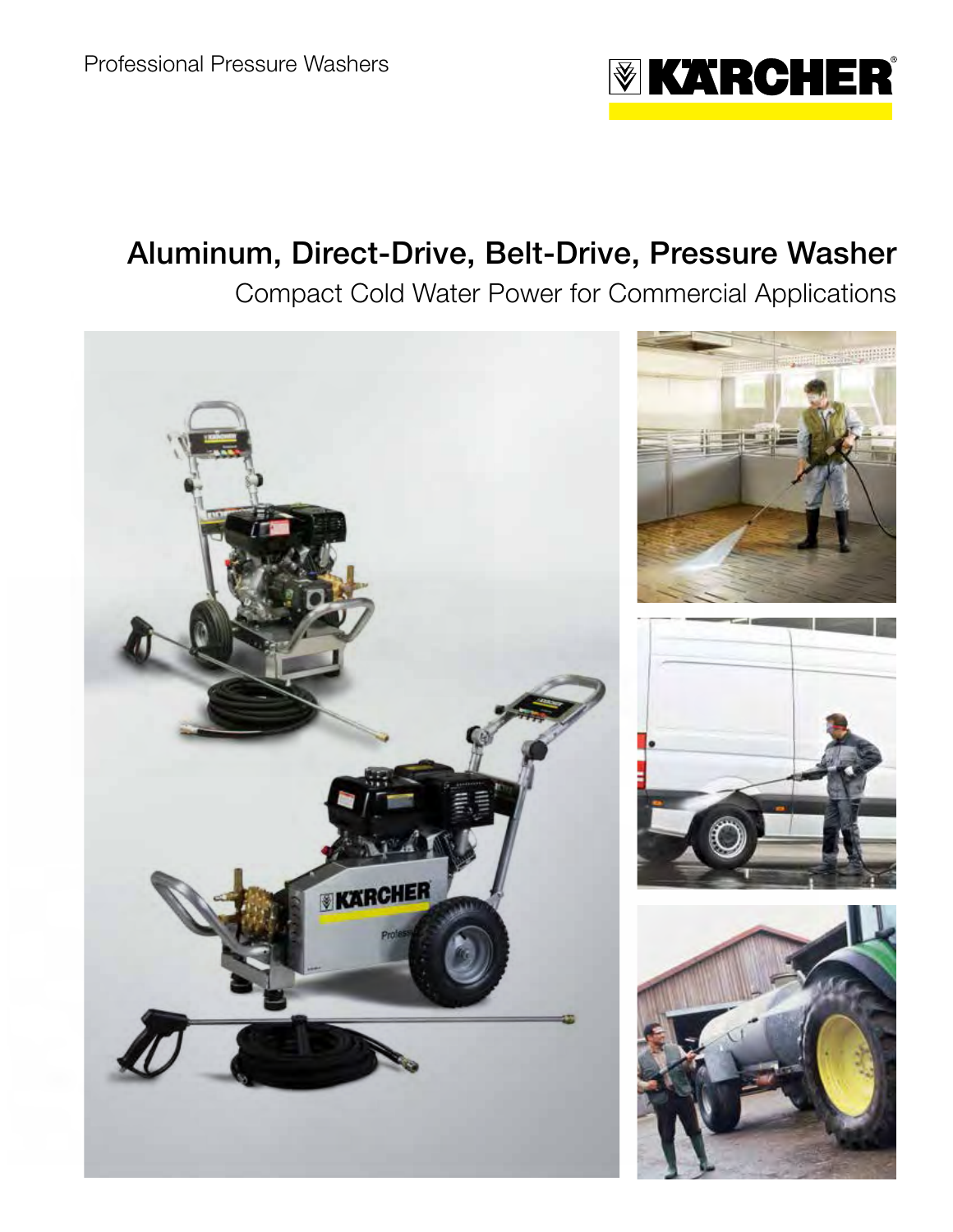## Cold Water | Gas Powered | Direct Drive | Belt Drive



### Powerful and durable

- **L** Commercial-duty Kärcher crankcase pump with 7-year warranty.
- L Commercial-duty gasoline- powered Honda GX engine with 3-year warranty.
- **L** Vented belt guard provides cooler operating temperature for belts and pulleys for longer service life.
- **L** Water-resistant electrical box with two-position rotary on/off switch.
- 50 ft. of steel-wire braid high pressure hose rated for 4,000 PSI with 24-inch hose guard for burst protection and swivel crimp fitting for tangle-free handling of hose and trigger gun.
- **EXECUTE:** Four quick-couple high-pressure nozzles of hardened stainless steel and color-coded for easy selection of spray pattern: 0°, 15°, 25°, 40°.

## Aluminium Series

Kärcher's Aluminum Liberty Series HD pressure washer offers commercial grade cleaning in a light-weight, corrosion-resistant and easily mobile design. Built with a weldless aluminum frame, these units provide best-in-class maneuverability and are easy to push and pull, in part to their innovative shape and weight distribution. Cast aluminum rotary joints allow for easy transport, easy storage and ergonomic operation. All models are ETL certified to both UL and CSA safety standards





#### Smart features

- **Thermal pump protector to protect pump from excessive heat** build-up while in by-pass.
- **E** Professional-duty trigger gun and spray wand with adjustable side grip.
- **L** Convenient storage of hose and trigger gun thanks to on-board hose and gun/wand hanger.

### Outstanding mobility

- **L** Weldless aluminum frame with 1-1/4" handle and bumper for maximum durability and mobility.
- **Example 3** Spring-loaded rubber feet prevent walking of the unit during operation.
- Pneumatic tires make for easy maneuvering on any terrain.
- **L** Convenient front and back chrome-plated handles to assist in lifting and moving the pressure washer.